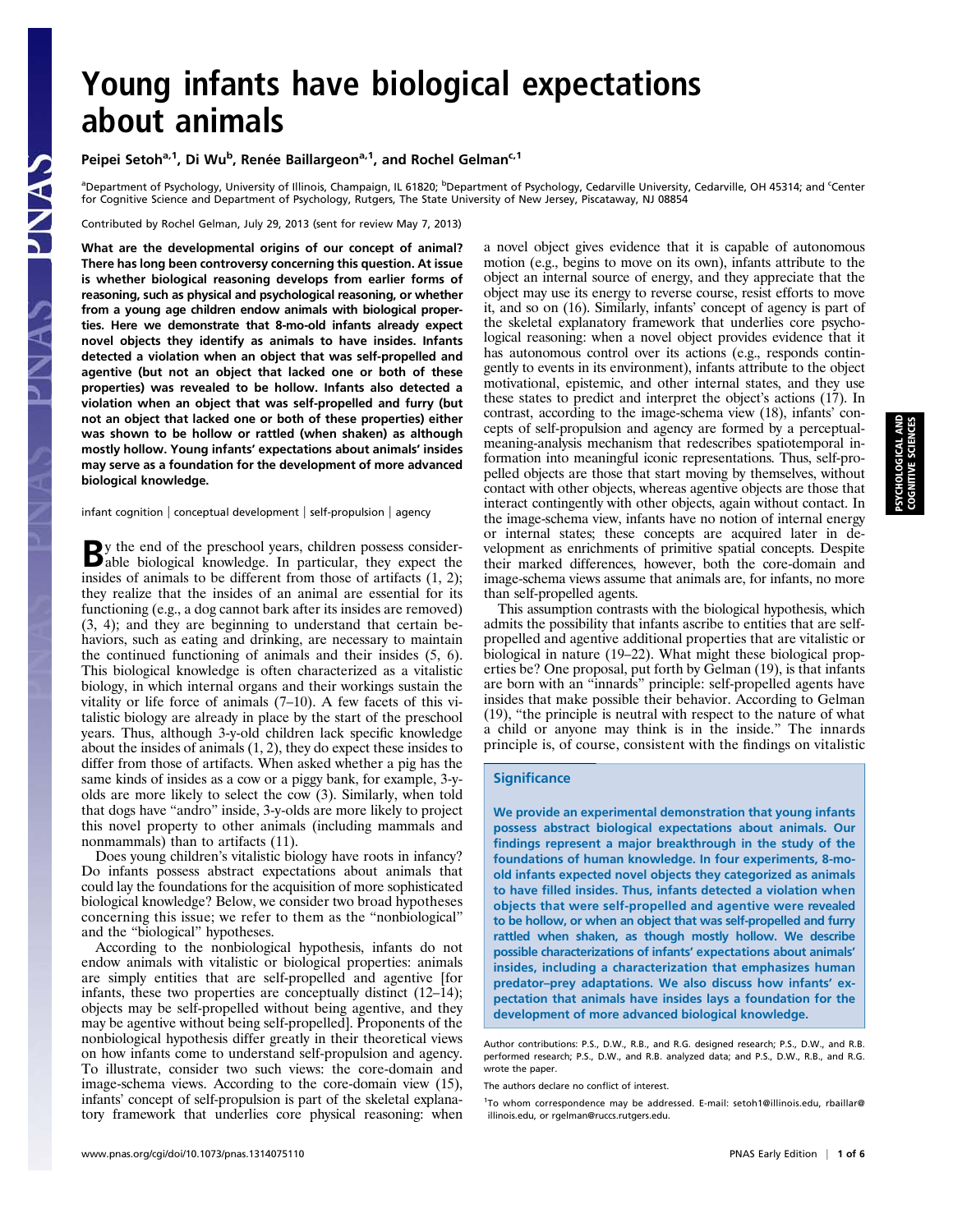biology mentioned earlier: children might at first simply expect animals to have insides, and with experience they might gradually learn how the insides of animals differ from those of artifacts (1), how the insides of one kind of animal differ from those of another kind of animal (23), and so on. In line with the innards principle, Gelman (19) found that when children age 3 and older were queried about the insides of various artifacts and animals, they sometimes said that an artifact had nothing on the inside, but they never said that an animal had nothing on the inside (see also refs. 24 and 25).

Is the nonbiological or the biological hypothesis correct? Do infants construe animals simply as self-propelled agents, or do they endow animals with additional, biological properties? One way to address these questions is to examine whether infants expect novel self-propelled agents to have insides, in accordance with the innards principle. Therefore, we used the violation-ofexpectation method to test whether infants would detect a violation when a novel object that was self-propelled and agentive—but not an object that lacked one or both of these properties—was revealed to be hollow. Because there is considerable evidence that infants in the second half-year are sensitive to various cues for selfpropulsion and agency (12, 26), our experiments focused on 8 mo-old infants. We reasoned that positive results would support the biological hypothesis by demonstrating that young infants immediately endow novel self-propelled agents with vitalistic, biological properties. Such results would be unique in providing an experimental demonstration that abstract biological expectations about animals are present in the first year of life.

Although no prior experiment had examined whether infants expect animals to have insides, previous findings with 14-mo-olds indicated that, when shown novel objects with eyes and visible insides, infants do notice these insides. Thus, infants assigned perceptually different objects to the same category if they possessed similar insides (27); infants readily formed an association between a transparent object's self-propelled motion and the presence of an internal part (28); and infants also readily associated a transparent object's particular style of self-propelled motion with the color of its internal part (28). Broadly construed, these findings suggested that infants attend to the insides of animals. Building on these findings, we asked in four experiments whether 8-mo-old infants would expect novel objects they identified as animals to have insides. All of the experiments followed the same general design. During the familiarization phase, infants were introduced to two novel objects; across conditions, we varied whether or not the objects were capable of self-propulsion and agency. During the test phase, the objects were rotated (Exps. 1–3) or shaken (Exp. 4) to assess infants' expectations about their insides.

In Exp. 1, 8-mo-old infants from English-speaking families  $(n = 36)$  were assigned to a self-propelled/agentive condition or a nonself-propelled/nonagentive condition. Infants watched live events involving two novel objects: a large can covered with alternating stripes of red and gray yarn and a large box covered with beige paper and varying round patches of blue cloth with multicolored dots. All infants received two familiarization trials, two pretest trials, and two test trials, one with the can and one with the box; half of the infants received the can trial first in each pair of trials, and half received the box trial first. Only the familiarization trials differed between the two conditions. Each familiarization trial had an initial phase and a final phase; looking times during the two phases were computed separately. At the beginning of the (76 s) initial phase of the can trial in the self-propelled/agentive condition (Fig. 1A), the can rested at the center of the apparatus floor. To start, the can moved in a slight bouncing manner back and forth across the floor and then returned to its original position [this displacement lasted about 16 s and served to establish that the can was self-propelled (16)]. Next, a female experimenter opened a window in the back wall of the apparatus; the can then initiated a "conversation" by quacking at the experimenter, who responded contingently in English [this exchange lasted about 49 s and served to demonstrate that the can was agentive (17)]. Finally, the experimenter left, closing her window behind her. During the final phase of the trial, the can rested at the center of the apparatus, and infants watched this paused scene until the trial ended. The box familiarization trial was identical except that the box moved in a slight zigzag manner and beeped at the experimenter. Infants in the nonself-propelled/nonagentive condition (Fig. 1B) received similar familiarization trials except that the can and box remained stationary [thus providing no evidence that they were self-propelled (16)], and the experimenter remained silent in response to the can's quacks or the box's beeps [thus providing no evidence that they were agentive (14)].

Next, all infants received the can and box pretest trials (Fig. 1E), which served to introduce the actions performed in the test trials. In each trial, the experimenter lifted the can or box with both hands, tilted it right and left twice, returned it to the apparatus floor, and then repeated this entire (12 s) sequence until the trial ended. Finally, all infants received the can and box test trials (Fig. 1F). These trials were identical to the pretest trials except that, before tilting the can or box from side to side, the experimenter rotated it to reveal its bottom to the infant. When the objects were rotated, infants could see that one was hollow, like an inverted bowl (hollow trial), whereas the other one was closed, like a block (closed trial). For half the infants in each



Fig. 1. Schematic drawing of the events shown in Exps. 1 and 2. In Exp. 1, the can and box were either self-propelled and agentive (A) or neither selfpropelled nor agentive (B). In Exp. 2, the can and box were self-propelled and agentive (A), self-propelled but nonagentive (C), or nonself-propelled but agentive (D). Whether the can trial or the box trial was shown first in the familiarization (A–D), pretest (E), and test (F) trials was counterbalanced across infants in each condition; whether the can or the box was hollow in the test trials was also counterbalanced across infants in each condition.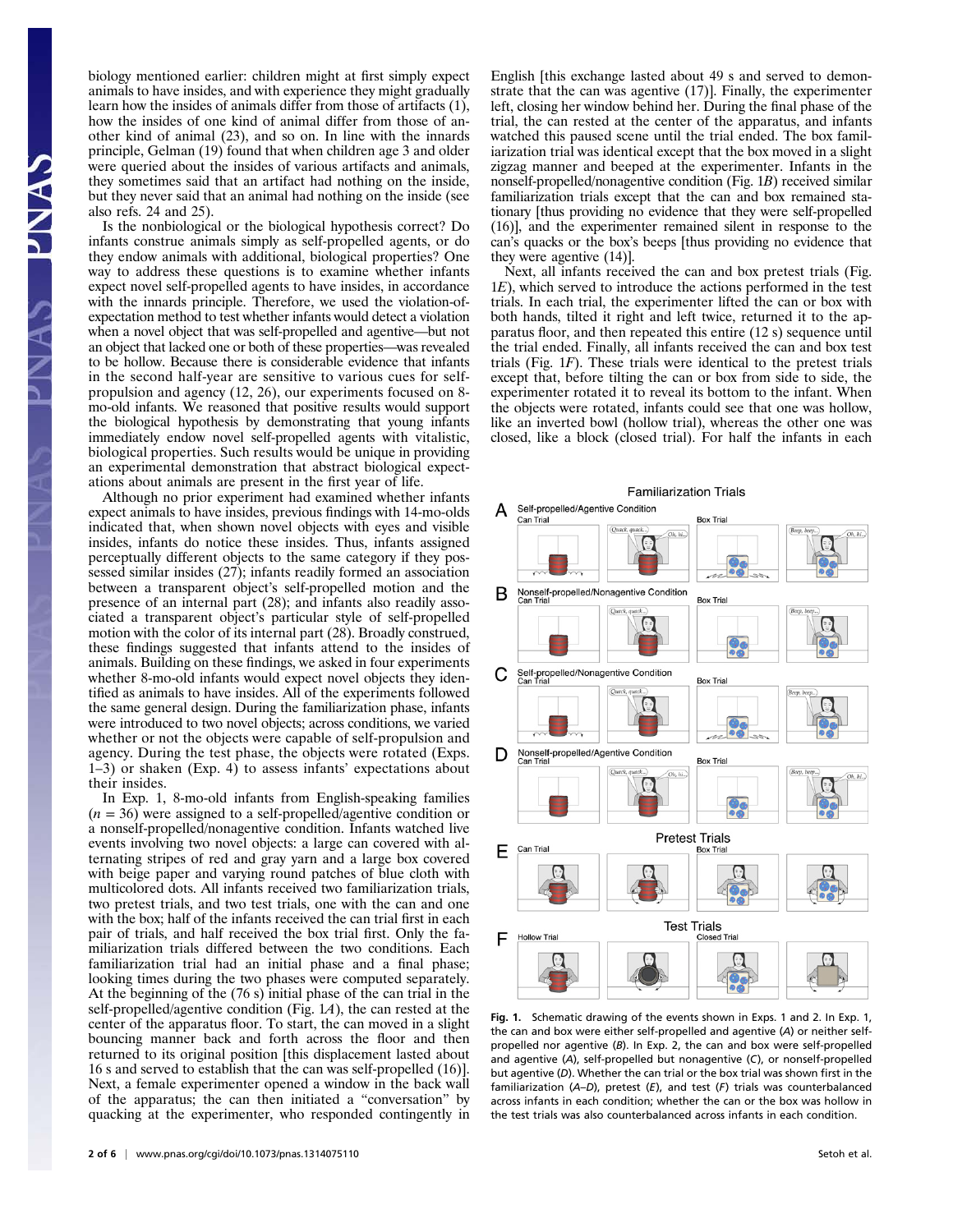condition, the can was hollow and the box was closed; for the other infants, the reverse was true. Preliminary analyses of the test data in this report revealed no interactions of condition and trial with infants' sex; the data were therefore collapsed across this factor in subsequent analyses.

Infants' looking times during the test trials (Fig. 2) were analyzed by means of an ANOVA with condition and order as between-subject factors and trial as a within-subject factor. The Condition X Trial interaction was significant,  $F(1, 32) = 6.11$ ,  $P =$ 0.019 [no such interaction was found in an analysis of the final phases of the familiarization trials or in an analysis of the pretest trials, both  $Fs(1, 32) < 1$ . Planned comparisons revealed that in the self-propelled/agentive condition, infants looked reliably longer during the hollow than the closed trial,  $F(1, 32) = 10.08$ ,  $P = 0.003$ ; 14 of 18 infants showed this pattern. In contrast, in the nonself-propelled/nonagentive condition, infants looked about equally during the two trials,  $F(1, 32) < 1$ ; 7 of 18 infants looked longer at the hollow event. Thus, infants detected a violation when the can and box were shown to be hollow, but only if they were self-propelled agents; if the objects were neither selfpropelled nor agentive, infants held no expectations about whether they should have insides.

Exp. 2 investigated the specificity of infants' expectations about what objects should have insides. According to the innards principle, infants should expect novel objects that are both selfpropelled and agentive to have insides, but they should hold no expectation for objects that are only self-propelled or only agentive. To evaluate this prediction, additional 8-mo-old infants from English-speaking families ( $n = 54$ ) were assigned to one of three conditions. The self-propelled/agentive condition was identical to that in Exp. 1 (Fig.  $1A$ ). The other two conditions were similar, except that in the familiarization trials, either the experimenter remained silent [self-propelled/nonagentive condition (Fig. 1C)], or the can and box remained stationary [nonself-propelled/ agentive condition (Fig. 1D)].

Analysis of infants' looking times during the test trials (Fig. 2) revealed a significant Condition X Trial interaction,  $F(2, 48) =$ 3.64,  $P = 0.034$  [no such interaction was found in an analysis of the final phases of the familiarization trials,  $F(2, 48) < 1$ , or in an analysis of the pretest trials,  $F(2, 48) = 1.28$ ,  $P = 0.289$ . In the self-propelled/agentive condition, as before, infants looked reliably longer during the hollow than the closed trial,  $F(1, 48) =$ 7.82,  $P = 0.007$ ; 14 of 18 infants showed this pattern. In contrast, infants looked about equally during the two trials in both the self-propelled/nonagentive and nonself-propelled/agentive conditions, both  $Fs < 1$ ; 8 of 18 infants in self-propelled/nonagentive condition and 9 of 18 infants in the nonself-propelled/agentive condition looked longer during the hollow trial. Thus, infants expected the can and box to have insides only if they were selfpropelled and agentive; if they lacked either property, infants held no expectations about their insides.

The results of Exps. 1 and 2 indicated that when a novel object gives evidence that it is capable of both autonomous motion and control, young infants identify it as an animal and immediately expect it to have insides, in accordance with the innards principle. These results provided direct support for the biological hypothesis by demonstrating that young infants possess abstract biological expectations about animals. Exp. 3 sought to provide converging evidence for these conclusions: it examined whether young infants would also expect novel animals identified via learned predictive cues to have insides.

Proponents of both the nonbiological and biological hypotheses assume that, with experience, infants learn to use details of surface appearance and form as cues that novel objects are animals (this cue-learning process enables infants to rapidly identify novel animals without having to wait for evidence of autonomous motion and control). For example, previous research indicates that by 7 mo of age, infants already use fur on a self-propelled object as a cue that the object is an animal (29). When a ball and a furry object with a face moved together in close contact, infants attributed the source of the motion to the furry object; when the two objects later rested stationary side by side, infants looked reliably longer at the furry object as though they anticipated that it would move again. However, no such effect was found when an experimenter moved the ball and the furry object together with her hand. (In a survey we conducted of parents of 35 6- to 9-moold infants, 83% reported that their infant had touched a furry animal at least once, and 60% reported that their infant had regular contact with one or more furry animals. These results support the notion that infants in the second half-year have opportunities to identify fur as a predictive cue for animals). Building on these results, we asked in Exp. 3 whether 8-mo-old infants would expect an object that was furry and self-propelled, but not an object that lacked one or both of these properties, to have insides.

Infants  $(n = 36)$  were assigned to a self-propelled or a nonselfpropelled condition and watched events involving a new can that was covered with brown beaver fur and a new box that was covered with tan paper and edged with brown tape (Fig. 3). During the (32 s) initial phase of each familiarization trial in the self-propelled condition, the fur-can or box moved smoothly back and forth across the apparatus floor to demonstrate that it was self-propelled; during the final phase, the object paused at the center of the apparatus until the trial ended. The familiarization trials in the nonself-propelled condition were identical except that the fur-can and box rested on a tray, and the experimenter reached through a window in the back wall of the apparatus to move the tray back and forth. Next, all infants received pretest and test trials identical to those in Exp. 1, except that the fur-can (fur-can trial) and box (box trial) were both revealed to be hollow.

Analysis of infants' looking times during the test trials (Fig. 2) yielded a significant Condition X Trial interaction,  $F(1, 32) =$ 

**Experiment 1 Experiment 2 Experiment 3** Self-propelled Nonself-propelled Self-propelled Self-propelled Nonself-propelled Self-propelled Nonself-propelled<br>Condition Condition Agentive<br>Condition Nonagentive<br>Condition Agentive<br>Condition Agentive<br>Condition Nonagentive<br>Condition **Hollow Trial** Fur-can Trial **Closed Trial Box Trial** 

Fig. 2. Mean looking times of infants in Exps. 1–3 during the test trials as a function of condition and trial. Errors bars represent SEs, and an asterisk denotes a significant difference between the trials within a condition ( $P < 0.05$  or better).

40

35

Mean Looking Time (s)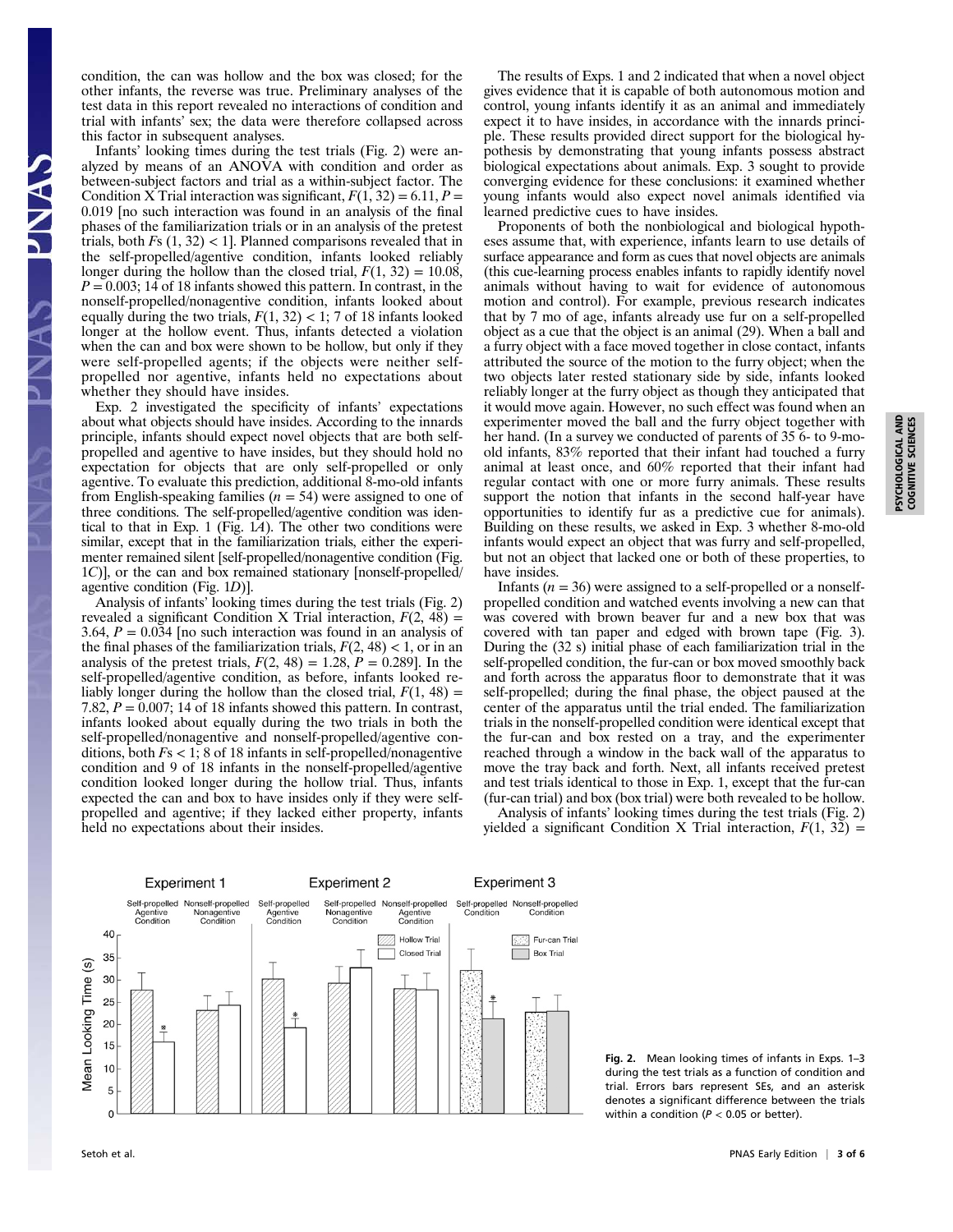

Fig. 3. Schematic drawing of the events shown in Exp. 3. Whether the furcan trial or the box trial was shown first in the familiarization (A and B), pretest (C), and test (D) trials was counterbalanced across infants in each condition.

6.18,  $P = 0.018$  [no such interaction was found in an analysis of the final phases of the familiarization trials or in an analysis of the pretest trials, both  $Fs$  (1, 32) < 1]. In the self-propelled condition, infants looked reliably longer during the fur-can than the box trial,  $F(1, 32) = 12.00$ ,  $P = 0.002$ ; 16 of 18 infants showed this pattern. In contrast, infants in the nonself-propelled condition looked about equally during the two trials,  $F(1, 32) < 1$ ; 9 of 18 infants looked longer during the fur-can trial. Thus, infants expected the self-propelled fur-can to have insides, but they held no expectations about the insides of the nonself-propelled fur-can or about those of the box, whether it was self-propelled or not. These results also provide additional evidence that by 8 mo, infants use fur on a self-propelled object as a cue that it is an animal.

In Exps. 1–3, infants detected a violation when an object they had identified as an animal was rotated to reveal that it had no insides. To provide converging evidence for these results, in Exp. 4 we used a different manipulation to assess 8-mo-olds' expectations about insides: instead of rotating the fur-can and box from Exp. 3, the experimenter shook each object to demonstrate that it rattled, as though the shaking caused a few parts to bounce inside the object's largely hollow interior. If infants expected the self-propelled fur-can to have insides, they should detect a violation when it produced a rattling noise when shaken, as though it was mostly hollow inside. (To check our manipulation, we presented 20 adults with the rattling fur-can and the rattling box, and we asked them to estimate based on the sounds they heard how full each object was inside. On average, subjects guessed that the objects were 28% full, supporting our claim that the rattling sounds conveyed that the objects were largely hollow.)

Infants ( $n = 51$ ) were assigned to a self-propelled, a nonselfpropelled, or a silent-control condition (Fig. 4). In the self-propelled condition, infants received the same fur-can and box familiarization trials as in the self-propelled condition of Exp. 3 for two pairs of trials. Next, infants received either a fur-can or a box test trial. During the (25 s) initial phase of each trial, the experimenter's gloved hands (which reached through a curtained window in the right wall of the apparatus) first grasped the furcan or box. Next, the hands lifted the object, shook it (causing it to rattle), and returned it to the apparatus floor; this sequence was repeated two more times, and then the hands rested on either side of the object. During the final phase, infants watched this paused scene until the trial ended (pilot data indicated that infants tended to look continuously if the rattling persisted, so this nonrepeating procedure was used instead). The nonselfpropelled condition was identical, except that in the familiarization trials the fur-can and box rested on a tray and the experimenter's right gloved hand moved the tray back and forth on the apparatus floor. Finally, because infants in the self-propelled condition might look longer when the fur-can rattled not because they expected it to have insides but because they had never seen an animal being shaken before, a silent-control condition was also included. This condition was identical to the self-propelled condition except that in the test trials the objects produced no noise when shaken. In the self-propelled and nonself-propelled conditions, nine infants received a fur-can test trial and eight infants received a box test trial; in the silentcontrol condition, these numbers were reversed.

Analyses of infants' looking times during the final phase of the test trial (Fig. 5) yielded a significant Condition X Trial interaction,  $F(2, 45) = 4.85$ ,  $P = 0.012$  [no such interaction was found in an analysis of infants' averaged looking times during the final phases of the fur-can and box familiarization trials,  $F(2, 45)$  < 1]. In the self-propelled condition, infants looked reliably longer if shown the fur-can as opposed to the box trial,  $F(1, 45) = 16.08$ ,  $P = 0.0002$ . In contrast, in the nonself-propelled and silent-control conditions, infants looked about equally during either trial, both  $Fs(1, 45) < 1$ . Thus, infants detected a violation when the fur-can produced a rattling noise when shaken, but only if it was self-propelled. These results provided converging evidence that infants identify self-propelled furry objects as animals and expect their insides to be filled as opposed to hollow.

The present experiments indicate that 8-mo-old infants expect a novel object they identify as an animal to have insides, in accordance with the innards principle. This identification may come about because the object gives evidence of autonomous motion and control, or because it presents cues with learned predictive validity for distinguishing animals from other objects. In either case, upon identifying the novel object as an animal, infants immediately expect it to have insides: they detect a violation if the object either is shown to be hollow or rattles when shaken as although mostly hollow. Taken together, these results



Fig. 4. Schematic drawing of the events shown in Exp. 4. Whether the furcan trial or the box trial was shown first in the familiarization trials (A and B) was counterbalanced across infants in each condition. In the test trial (C), infants saw either the fur-can or the box trial. The silent-control condition (not shown) was identical to the self-propelled condition except that in the test trial the fur-can or box produced no noise when shaken.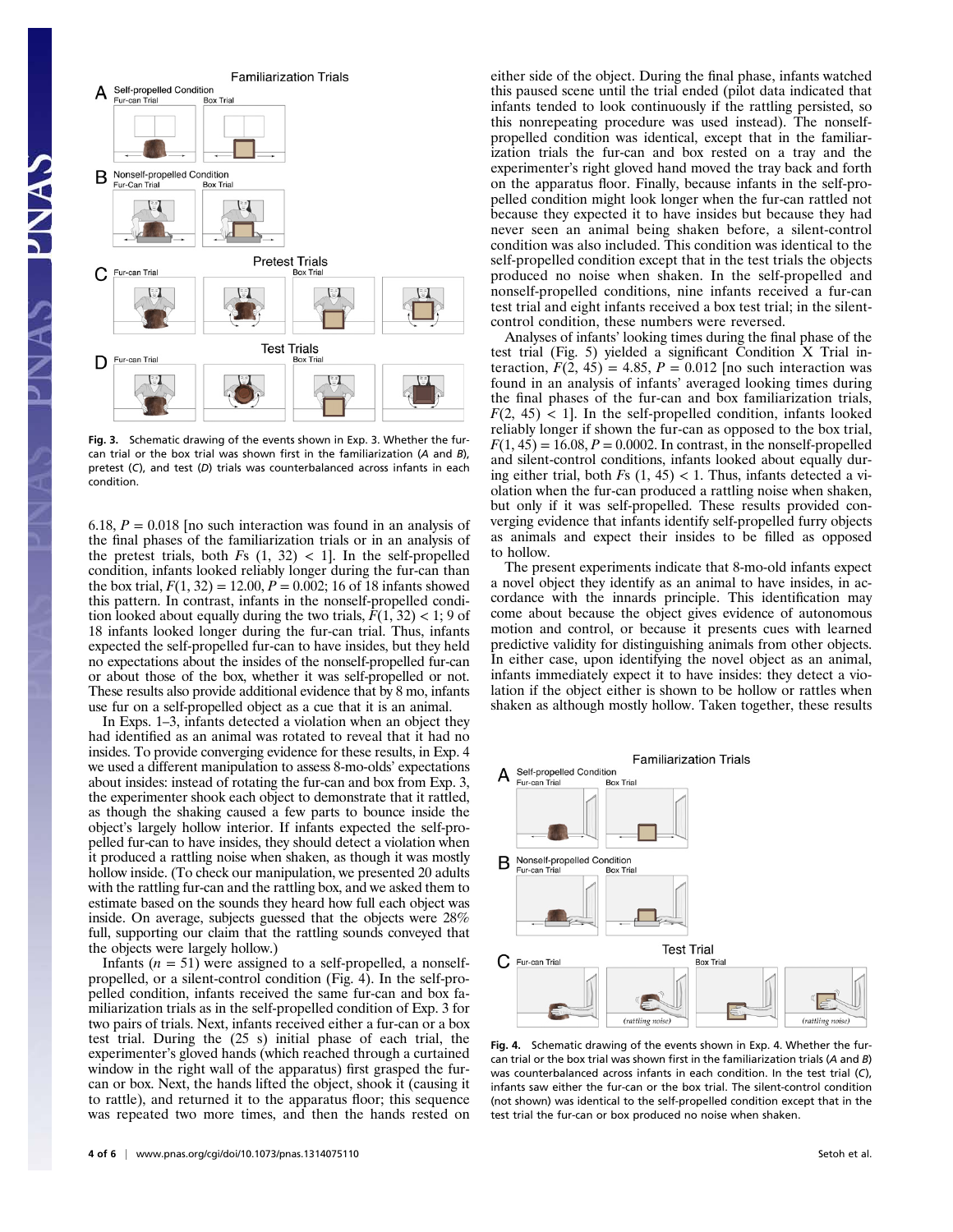## **Experiment 4**



Fig. 5. Mean looking times of infants in Exp. 4 during the final phase of the test trial as a function of condition and trial. Errors bars represent SEs, and an asterisk denotes a significant difference between the trials within a condition ( $P < 0.05$  or better).

provide strong support for the biological hypothesis that infants endow animals with vitalistic, biological properties.

At least two broad questions remain for future research. First, what general expectations do infants possess about animals' insides? For example, would infants expect the insides of a novel object that was self-propelled and agentive to differ from those of an object that lacked these properties? Moreover, would infants regard an animal's insides as essential for its functioning? If infants witnessed the removal of the insides of a novel selfpropelled agent, would they expect it to no longer be capable of autonomous motion and control?

Second, how should we conceptualize infants' expectations about animals' insides? There are at least three possibilities. One is that these early expectations are part of a skeletal explanatory framework that underlies core biological reasoning (21). In this view, infants would possess a naïve theory of biology as well as naïve theories of physics and psychology, although their naïve theory of biology might be less rich. Another possibility is that infants' expectations about insides reflect general biases or modes of construal that are not exclusively tailored for biological phenomena (30, 31). For example, abstract biases for teleology and essentialism, perhaps with sparse conceptual constraints, might lead infants to posit various internal features to explain objects' capacity for self-propulsion (internal energy), for agency (internal states), and for both self-propulsion and agency (innards). Finally, a third possibility is that infants' expectations about insides arise from a quite different source: the cognitive systems that humans evolved to deal with predators and prey and, more generally, to understand animals as a food source (32). As Barrett (32) noted, "Predators are things that systematically try to kill you and eat you. Prey are things you try to capture and eat." From this perspective, it seems plausible that the human mind would have evolved an abstract expectation that animals have filled insides. Damaging the insides of a predator or prey brings about its demise, and consuming these insides provides valuable nutrients. Why would an expectation of filled insides apply to entities that are both self-propelled and agentive, but not to entities that are only self-propelled or only agentive? It could be that in the evolution of predator-prey adaptations, the systems for detecting self-propulsion came first, and those for detecting agency were integrated later as they became available; understanding animals as self-propelled agents would have presented significant advantages for predator evasion and prey capture.

Whichever possibility turns out to be correct, there can be no doubt that infants' expectations about animals are highly primitive and that considerable conceptual elaboration and change must occur for young children to develop a more advanced understanding of biology. Nevertheless, the present research fits well with several developmental results. If infants construe animals as self-propelled agents with biological properties, then it makes sense that  $(i)$  young children initially have difficulty constructing a category of living things that includes plants as well as animals  $(33, 34)$ ;  $(ii)$  young children who are taught that plants engage in self-propelled, agentive motion immediately infer that plants are living things  $(35)$ ; and  $(iii)$  school-aged children and adults who see computer-animated blobs engage in self-propelled, agentive motion describe them as alive and attribute to them various biological properties (36). All of these results suggest that key components of the interpretive framework that guides infants' expectations about animals persist throughout life.

## Methods

Participants. Participants were 177 full-term infants (91 male, range: 6 mo, 17 d to 9 mo, 14 d). Mean ages were 8 mo, 4 d (Exp. 1), 8 mo, 1 d (Exp. 2), 7 mo, 24 d (Exp. 3), and 7 mo, 15 d (Exp. 4). Another 34 infants were tested but excluded because they looked the maximum time allowed in both test trials (16 infants); because they were fussy (6 infants), distracted (2 infants), drowsy (1 infant), inattentive (1 infant), or overly active (1 infant); because the difference in their looking times during the two test trials was over 2.5 SDs from the condition mean (2 infants); because they showed a marked bias during the familiarization trials for one object over the other (2 infants); or because they peeked under one or both objects during the pretest trials (2 infants) or stood too tall to see inside the rotated objects in the test trials (1 infant). Written informed consent was obtained from each infant's parent prior to the test session, and all protocols were approved by the University of Illinois IRB.

Apparatus and Stimuli. The apparatus consisted of a brightly lit display booth (183 cm high  $\times$  100 cm wide  $\times$  57 cm deep) with a large opening (55 cm  $\times$  94 cm) in its front wall; between trials a supervisor lowered a curtain in front of this opening. Inside the apparatus the side walls were painted white, and the back wall (made of foam core) and floor were covered with colored adhesive paper. The experimenter was a female native English speaker. In Exps. 1–3, she wore a green shirt and sat at a window (34 cm  $\times$  48 cm, Exps. 1–2; 25 cm  $\times$  48 cm, Exp. 3) in the back wall of the apparatus; this back window could be closed with two identical doors. In Exp. 4 the experimenter wore long silver gloves and reached through a window (51 cm  $\times$  38 cm and filled with a fringed curtain) in the right wall of the apparatus. In all experiments, a large screen behind the experimenter hid the testing room. In Exps. 1 and 2 the can (18 cm  $\times$  17 cm in diameter) was wrapped with red and gray yarn in alternating stripes; the can had a removable gray felt bottom and its interior was lined with beige felt. The box (18 cm  $\times$  18 cm  $\times$ 18 cm) was covered with beige adhesive paper and decorated with varying round patches of blue cloth with multicolored dots; the box had a removable beige felt bottom, and its interior was lined with brown felt. In the familiarization trials, a long flat handle was attached to the bottom of the can or box and protruded through a narrow slit at the bottom of the back wall. In the self-propelled conditions, the experimenter used the handle to move the can (in a slight bouncing manner) and the box (in a slight zigzag manner) along the apparatus floor, between predetermined marks. In the familiarization trials, the can or box also held a small speaker; its wire was tied to the handle and was connected, behind the apparatus wall, to an MP3 player. The can produced varying synthesized quacking sounds and the box produced varying beeping sounds; these sounds were prerecorded on the MP3 player and played through the speaker in the can or box. In the agentive conditions, a small reminder card with the written conversation script was attached to the back of the can or box for the experimenter to follow; in the nonagentive conditions, the can and box produced the same sounds but the experimenter remained silent. In Exps. 3 and 4, the fur-can (about 15 cm  $\times$  22 cm in diameter) consisted of a brown beaver fur hat that was placed over an upright cylinder; in the fur-can pretest and test trials of Exp. 3, the upright cylinder was replaced by an inverted cylinder lined with tan felt. The box (15 cm  $\times$  18 cm  $\times$  18 cm) was covered with tan packing paper and edged with brown tape; in the box pretest and test trials of Exp. 3, an exact copy of the box was used that had no bottom and was lined with brown felt. In the familiarization trials of the self-propelled conditions in Exps. 3 and 4, the fur-can or box was again attached to a long flat handle; behind the wall the experimenter used the handle to move the object smoothly back and forth between predetermined marks. In the familiarization trials of the nonself-propelled conditions, the fur-can or box rested either on a pink tray (5 cm  $\times$  29 cm  $\times$  23 cm) with handles that was moved by the experimenter from the back window (Exp. 3) or on a yellow tray (5 cm  $\times$ 

PSYCHOLOGICAL AND COGNITIVE SCIENCES

PSYCHOLOGICAL AND<br>COGNITIVE SCIENCES